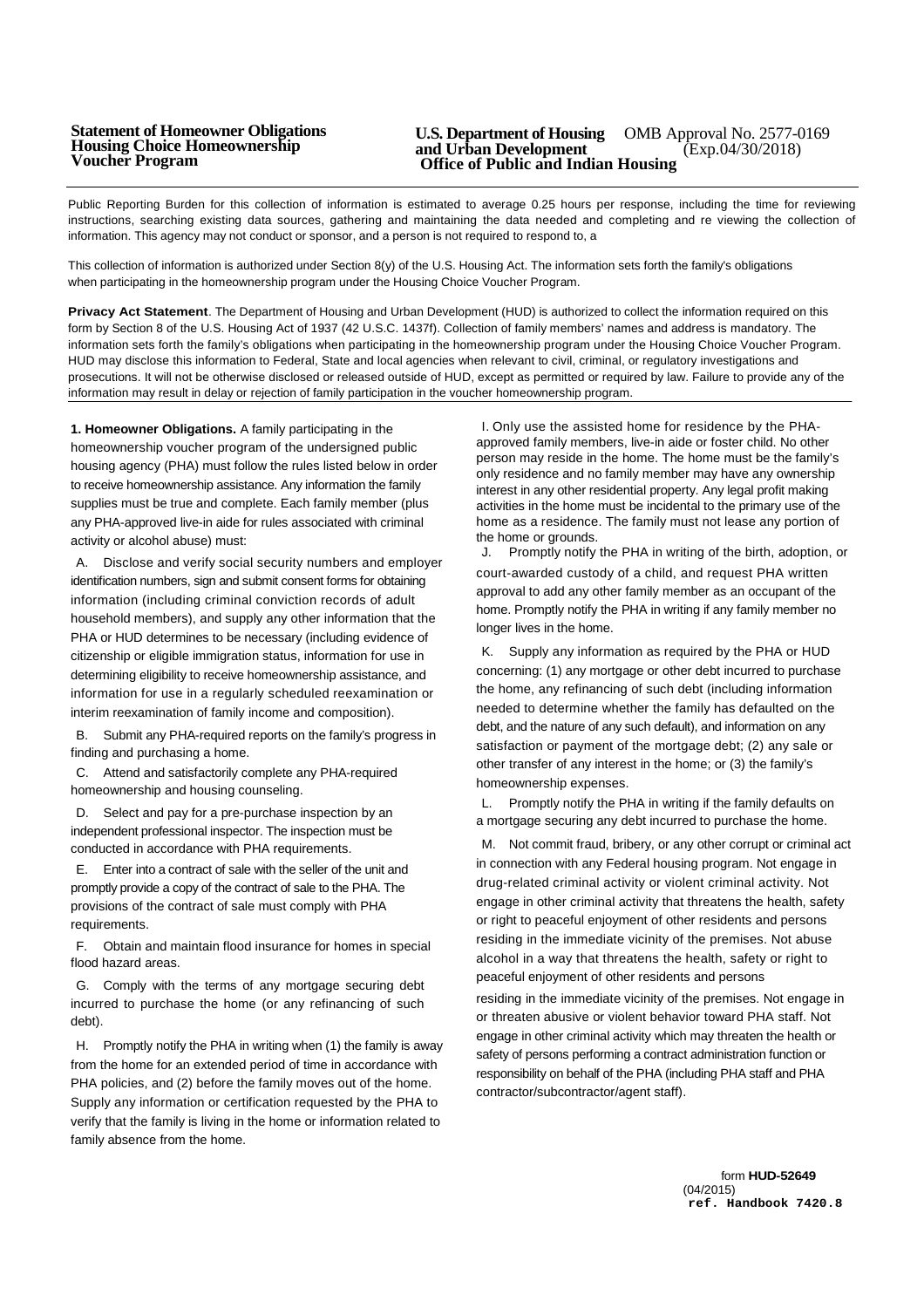N. Not lease, let, transfer or convey the home except to grant a mortgage on the home for debt incurred to finance purchase of the home or any refinancing of such debt.

O. Not receive homeownership voucher program assistance while receiving another housing subsidy for the same home or a different unit under any duplicative Federal, State or local housing assistance program.

P. Comply with any additional PHA requirements for family search and purchase of a home and continuation of homeownership assistance for the family. The PHA must attach to this document a list of any such requirements.

**2. Termination of assistance**. Homeownership assistance may only be paid while the family is residing in the home. The PHA may deny or terminate homeownership assistance for any of the reasons listed below:

A. The family violates or has violated any family obligation under section 1.

B. Any member of the family has been evicted from federally assisted housing in the last five years, or any household member has been evicted from federally assisted housing for drug-related criminal activity in the last three y ears.

C. A PHA has ever terminated assistance under the certificate or voucher program for any member of the family.

D. The family currently owes any money to the PHA or another PHA in connection with Section 8 or public housing assistance. The family has not reimbursed any PHA for amounts paid to an owner under a housing assistance

payments contract for rent, damages to the unit, or other amounts owed by the family. The family breaches an agreement with the PHA to pay amounts owed to a PHA, or amounts paid to an owner by a PHA.

E. Any household member is subject to a lifetime registration requirement under a State sex offender registration program.

F. Any household member has ever been convicted for manufacture or production of methamphetamine on the premises of federally assisted housing.

G. The family fails to comply, without good cause, with any family self-sufficiency program contract of participation.

H. The family fails, willfully and persistently, to fulfill any welfare-to-work program obligations.

I. The family has been dispossessed from the home pursuant to a judgment order of foreclosure on any mortgage securing debt incurred to purchase the home (or an y refinancing of such debt).

J. The PHA determines that homeownership assistance has been provided for the maximum term permitted under the homeownership voucher program, or it has been 180 calendar days since the last homeownership assistance payment on behalf of the family.

K. The PHA determines there is insufficient funding to provide continued homeownership assistance.

| <b>KEEP THIS DOCUMENT FOR YOUR RECORDS</b>                  |                            |                    |
|-------------------------------------------------------------|----------------------------|--------------------|
| Family                                                      |                            |                    |
| Name of Head of Household<br>Address, Telephone Number:     |                            |                    |
| Names of Other Family Members                               |                            |                    |
| Signature of Family Representative                          |                            | Date: (dd/mm/yyyy) |
| <b>Public Housing Agency</b>                                |                            |                    |
| Name of PHA                                                 | Address, Telephone Number: |                    |
| PHA Representative Title<br>Signature of PHA Representative |                            | Date: (dd/mm/yyyy) |

form **HUD-52649** (04/2015) **ref. Handbook 7420.8**